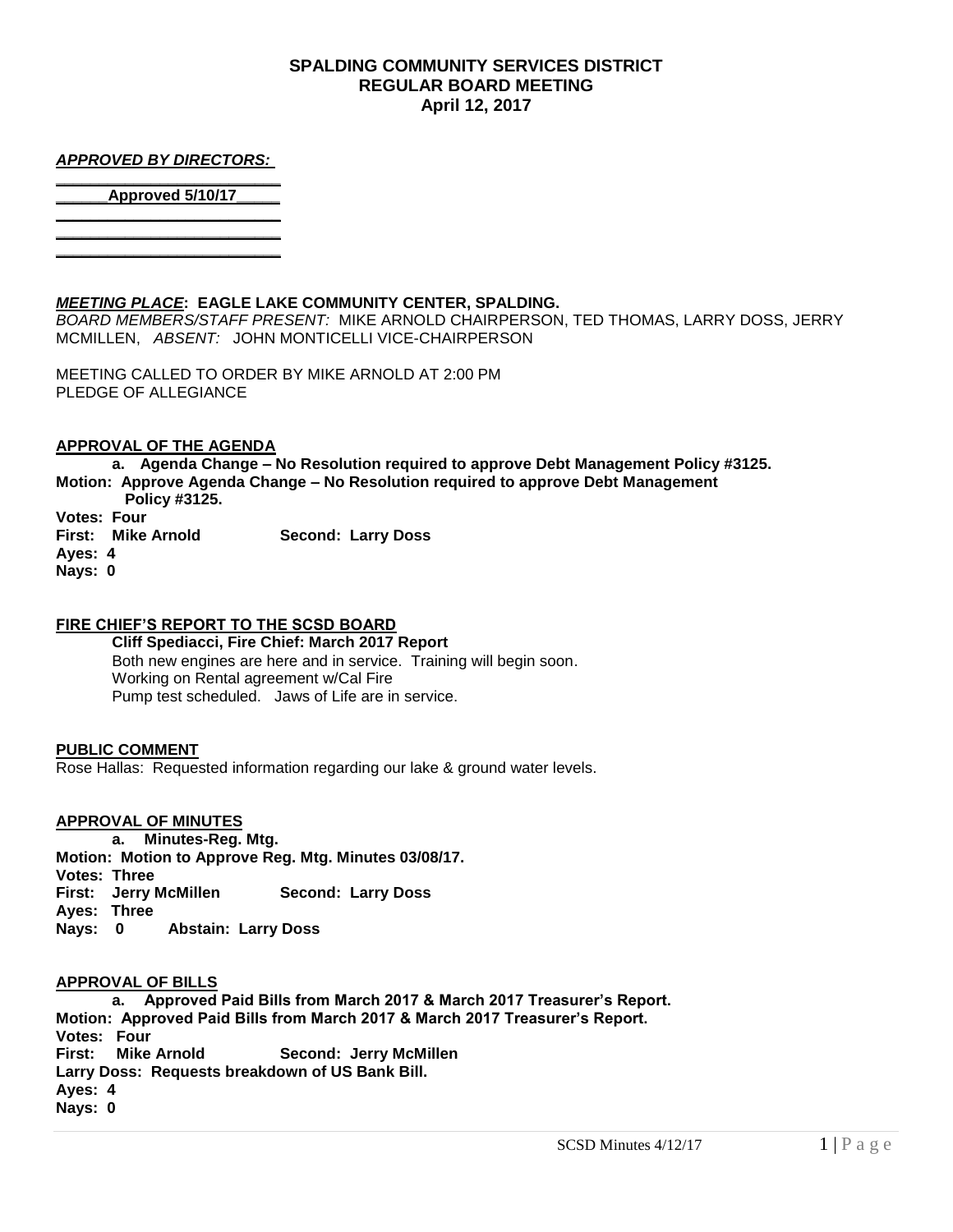## **NEW BUSINESS**

**a. Discussion: Awning for Forest Service Engine Cover as per Forest Service Contract. Tabled until next meeting.**

## **CONTINUING BUSINESS**

## **a. Presentation by US Forest Service: Carol Thornton, State Griffen, Steve Anderson.**

Shannon Prather: US Forest Service's scope is Wildland Fire Protection of Natural Resources and Adjoining Lands. We do not respond to medical calls. We do not respond to BLM, structure or vehicle fires and only provide support or assistance unless requested from the responding agency.

Mike Arnold requested schedule for 2017 controlled burns and communication prior to burn.

## **b. Fire Safe Council Presentation by Cathy Dirden.**

**c. Approve and Adopt Debt Management Policy #3125.**

**Motion: Approve and Adopt Debt Management Policy #3125.**

**Votes: Four First: Ted Thomas Second: Mike Arnold**

**Ayes: 4**

**Nays: 0**

**d. Approve Designation of Applicant's Agent Resolution for Non-State Agencies. Motion: Approve Designation of Applicant's Agent Resolution for Non-State Agencies.**

**Votes: Four**

- **First: Mike Arnold Second: Jerry McMillen**
- **Ayes: 4**

**Nays: 0**

**e. Approve SingletonAuman letter of Engagement. Tabled until next regular meeting.**

**f. Solar Update.**

#### **BOARD MEMBER'S REPORT (FOR DISCUSSION OF CONFERENCES, WORKSHOPS AND MEETINGS ATTENDED, PLUS OTHER ACTIVITIES SCSD'S GENERAL INTEREST)**

#### **STAFF REPORT**

- **a. Meeting with Lahontan**
- **b. Project Updates: Sewer Pond Project Fire Hydrant Fuel Tanks Upgrade Emergency Snow Plowing Spalding Vol Fire Dept. Marina Update.**
- **c. Schedule Budget Workshop Meetings.**

## **CLOSED SESSION**

**Discussion with personal applicant No Action Taken.**

# **ADJOURN**

| <b>Motion to Adjourn</b> |                              |  |                    |
|--------------------------|------------------------------|--|--------------------|
| Votes: Four              |                              |  |                    |
|                          | <b>First: Jerry McMillen</b> |  | Second: Ted Thomas |
| Ayes: 4                  |                              |  |                    |
| Nays: 0                  |                              |  |                    |